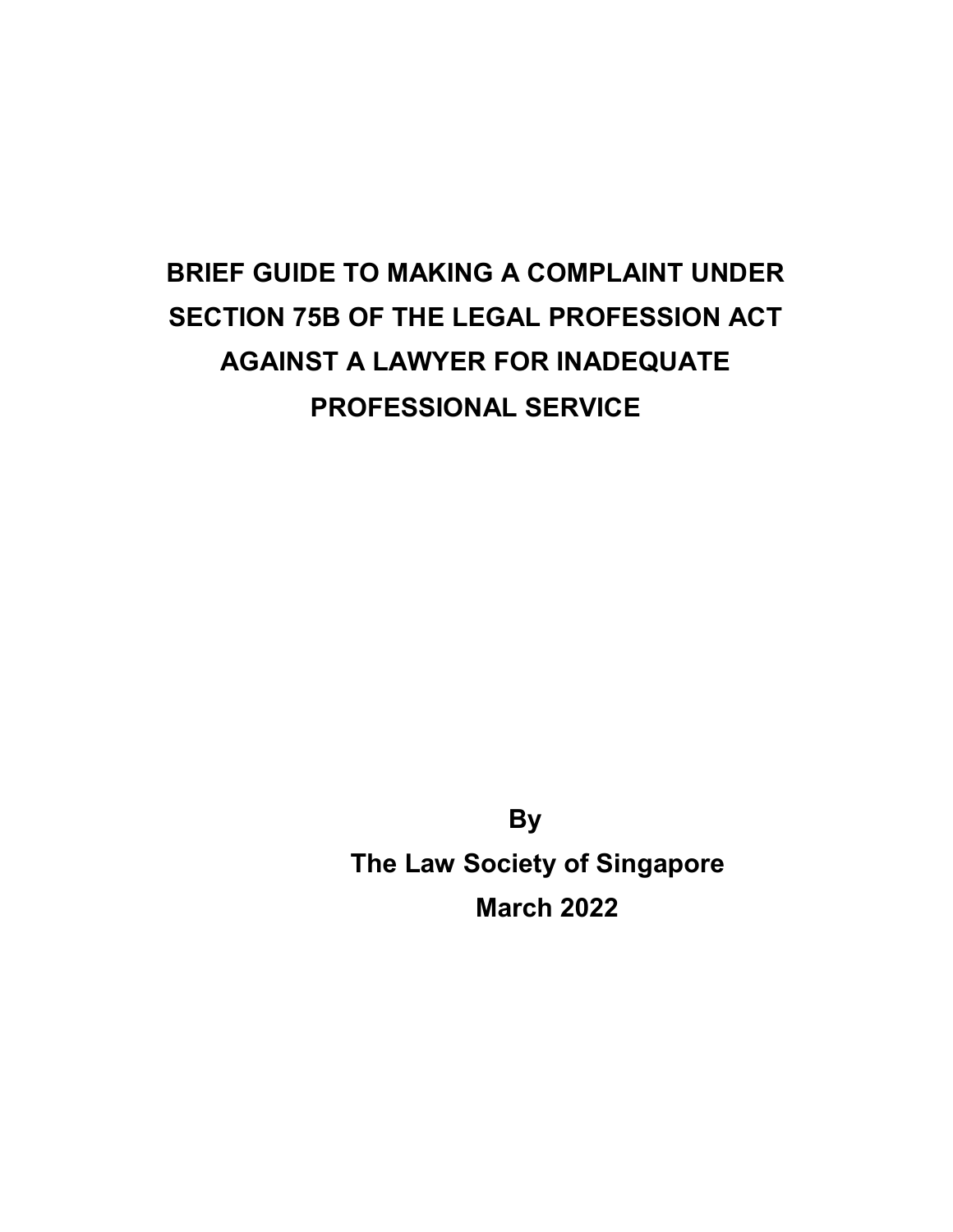## MAKING A COMPLAINT OF INADEQUATE PROFESSIONAL SERVICES AGAINST YOUR LAWYER

## 1. WHAT IS A COMPLAINT OF INADEQUATE PROFESSIONAL SERVICES

You can make a complaint of inadequate professional services under Section 75B of the Legal Profession Act (Chapter 161) ("the Act") if –

- (a) You are a client and are making a complaint against your lawyer; and
- (b) You believe your lawyer had failed to provide you with adequate professional service by not meeting one or more of the standards prescribed in the Legal Profession (Professional Conduct) Rules 1998. Adequate professional service is similar to good customer care.
- (c) Three (3) years has not passed since the conduct complained of occurred.
- (d) You have made attempts or an attempt to try and resolve the matter directly with your lawyer and have not been successful in doing so.

## 2. STANDARDS OF ADEQUATE PROFESSIONAL SERVICE

The standards can be described as follows:

- a) to provide diligent legal service to client;
- b) to ensure as a lawyer he is competent to represent his client;
- c) to complete work within a reasonable time;
- d) to keep the client informed on the progress of the case;
- e) to promptly acknowledging receipt of client's money or securities;
- f) to promptly providing statement of accounts to the client;
- g) to promptly respond to client's calls or keep appointments made with client;
- h) to explain to the client important developments in his case, such as offers of settlements;
- i) to explain to the client the manner in which he (the lawyer) would charge for services, explain to the client payments required to be made, provide an estimate of fees and deliver bills of costs to the client at regular intervals; and
- j) to discuss with the client the possible risks or expenses of proceedings arising from the case.

## 3. MANAGING A COMPLAINT OF INADEQUATE PROFESSIONAL SERVICES

Upon receiving the complaint and supporting documents, you will receive an acknowledgement from the Society. The Society will write to request for more information if required and will inform you of the date at which the Council will consider your complaint.

Your complaint will be referred to the Council of the Law Society of Singapore, which is the governing body of the Law Society. The Council may require further necessary information with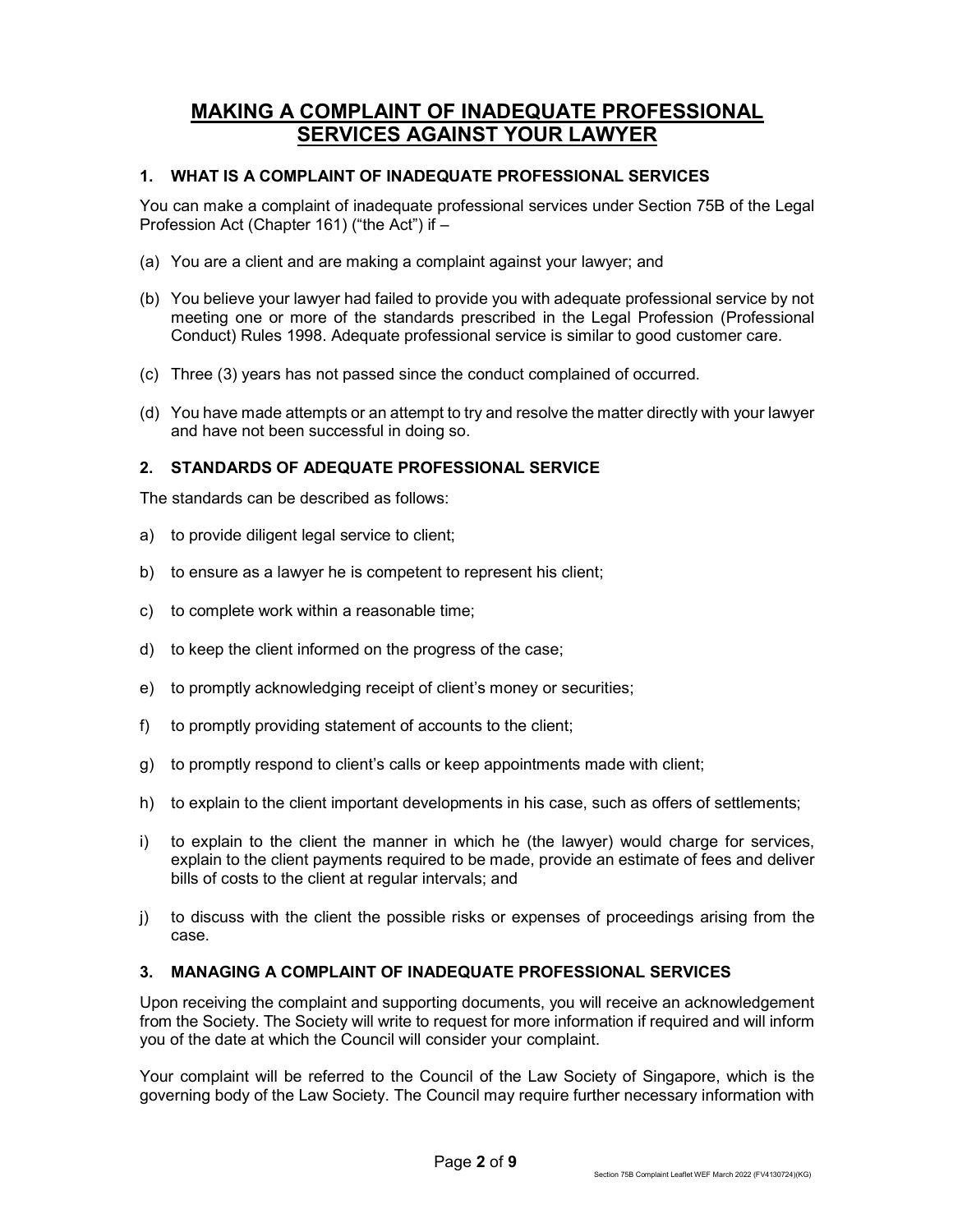your written complaint and will require that you support your complaint with a Statutory Declaration.

## 4. TO MAKE A COMPLAINT OF INADEQUATE PROFESSIONAL SERVICES

## Your complaint letter should comprise the following [Refer to "Sample Letter" for example]:

- a) Caption your letter "Complaint under Section 75B of the Legal Profession Act".
- b) State your full name and address as in your NRIC/Passport. If you are making a complaint on behalf of a Company, LLP or MCST, you must be the authorized representative of the entity. You must also furnish a Letter of Authority stating that you are authorized to make the complaint on behalf of the entity. Attach a copy of your NRIC (front and back) or the biodata page of your passport.
- c) State the name of the lawyer you are making the complaint against and the Singapore law practice where the lawyer works. Under the Act, you cannot make a complaint against a law practice, it must be against a lawyer. Please note that you cannot complain of a lawyer's conduct if the conduct occurred more than 3 years from the date of your complaint letter being received by the Society.
- d) Provide complete details of attempts you have made to try and resolve this matter directly with the lawyer. All efforts made by you should be recorded or documented and all replies from the lawyer should together be provided as part of your complaint letter.
- e) Identify the standard(s) of adequate professional service not met by your lawyer.
- f) For each standard identified describe how the lawyer failed to meet that standard when he had acted for you by describing in detail how you believe the lawyer had failed to provide you adequate professional service. Describe each standard's alleged failure as a heading and below that header provide the particulars requested in this paragraph.
- g) Provide copies of all necessary documents to support your complaint. Do not send originals.
- h) State the following at the end of your letter:-

"I/We, \_\_\_\_\_\_\_\_\_\_\_\_\_\_\_\_\_\_\_(name of Complainant{s}) hereby declare and confirm that all the information that I/we have given above are true and accurate and I/we understand and accept that there may be serious legal consequences if the information provided is false.

I/We \_\_\_\_\_\_\_\_\_\_\_\_\_\_\_\_\_\_\_\_(name of Complainant{s}) agree to provide a Statutory Declaration in support of the complaint as may be require by the Council of the Law Society."

i) The complaint must be addressed to the "Director, Regulatory Department" and sent to the Law Society together with the supporting documents either by mail or by hand to "The Law Society of Singapore, 28 Maxwell Road, #01-03 Maxwell Chambers Suites, Singapore 069120".

(wef: 12 January 2017)

- j) The Law Society cannot accept verbal complaints or complaints via e-mail or correspond via email only on a complaint. The Society cannot provide advice on the merits or success of your complaint or provide legal advice before or after a complaint is made.
- k) You may write your letter in a language other than English however, where you do not have the means to pay for the cost of the translation, the Society will do the translation for you.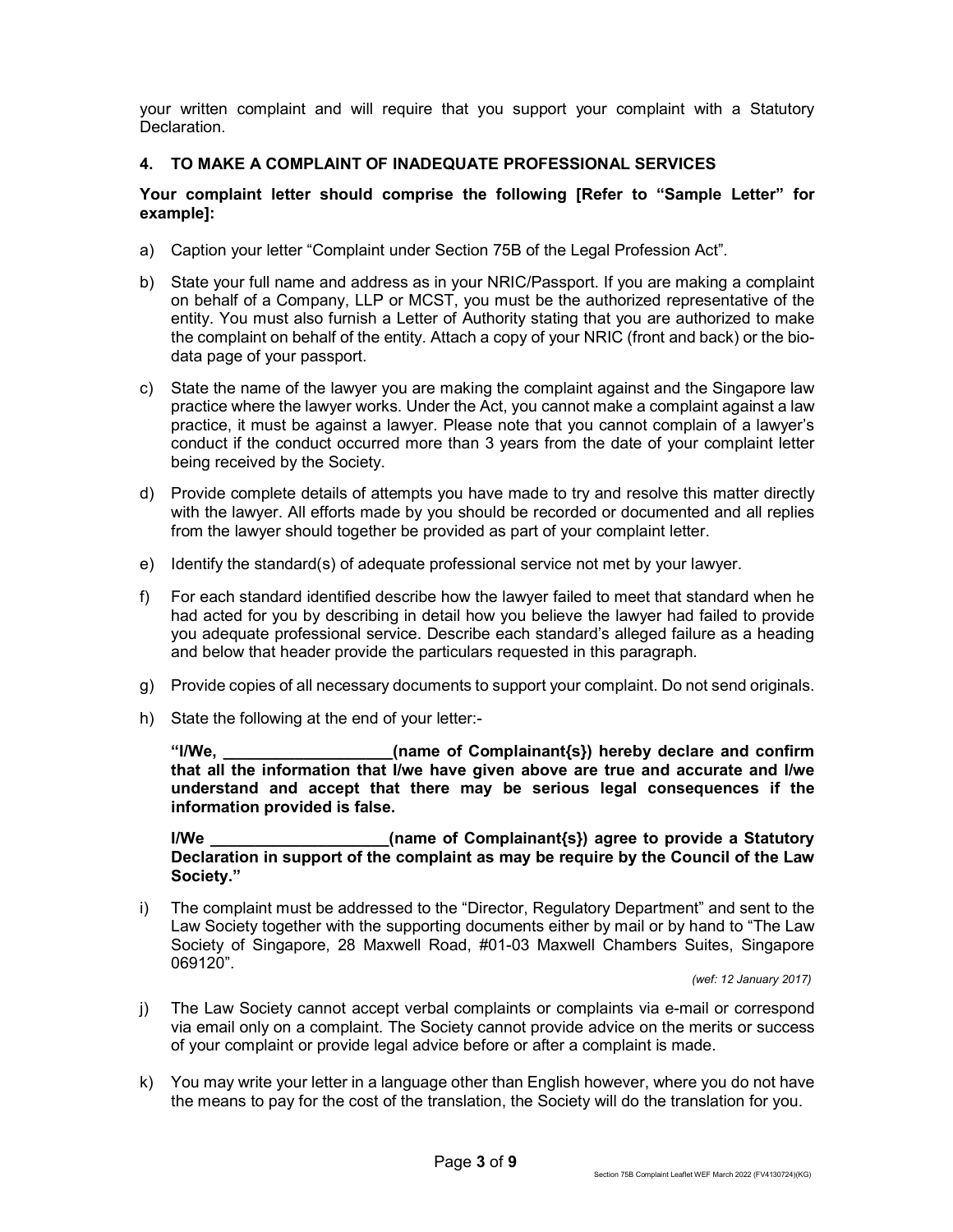## SAMPLE LETTER

(Date)

Director of the Regulatory Department Law Society of Singapore 28 Maxwell Road #01-03 Maxwell Chambers Suites Singapore 069120

Dear Sir/Madam,

#### MAKING A COMPLAINT AGAINST MR ABC OF MESSRS ABC & CO UNDER SECTION 75B OF THE LEGAL PROFESSION ACT

- 1. The following are my particulars: Name: NRIC No.: Address: Contact No.:
- 2. The lawyer I wish to make a complaint against: Name: Singapore law practice:
- 3. I have previously attempted to contact the solicitor with a view to resolving the matter and the lawyer [please state your reasons for not being able to resolve this matter directly with the lawyer e.g. the lawyer ignored my attempts to resolve the matter amicably with him/has discussed the matter with me but I am not agreeable to the terms he has suggested/is no longer contactable, etc…]. Attached are the complete details of my attempts to resolve this matter directly with the lawyer and his response (please attach all correspondence from the lawyer in relation to this matter).
- 4. As my attempts to resolve the matter with the lawyer has not been successful, I am laying a complaint against the lawyer for:
	- (a) Failure to provide diligent legal service
	- (b) Failure to ensure as a lawyer he was competent to represent his client
	- (c) Failure to complete work within a reasonable time, etc
- 5. Particulars of the complaints are as follows:
	- (a) Failure to provide diligent legal service [Provide particulars specific to his alleged complaint, e.g. – "on 20/01/12, during a meeting with the lawyer I instructed him to ... ..."

[Attach copies of the documents mentioned in your particulars, e.g. Warrant to Act, Order of Court, other documents prepared by lawyer, invoices, receipts, letters, faxes, emails etc]

- (b) Failure to ensure as a lawyer he was competent to represent his client [Provide particulars specific to his alleged failure + copies of supporting documents]
- (c) Failure to complete work within a reasonable time [Provide particulars specific to his alleged failure + copies of supporting documents]
- 6. I/We, **I/We**, **Example 1** (name of Complainant{s}) confirm that the conduct complained of did not occur more than 3 years from the date of this complaint letter.
- 7. I/We hereby declare and confirm that all the information that I/we have given above are true and accurate and I/we understand and accept that there may be serious legal consequences if the information provided is false.
- 8. I/We \_\_\_\_\_\_\_\_\_\_\_\_\_\_\_\_\_\_\_\_(name of Complainant{s}) agree to provide a Statutory Declaration in support of the complaint as may be required by the Council of the Law Society.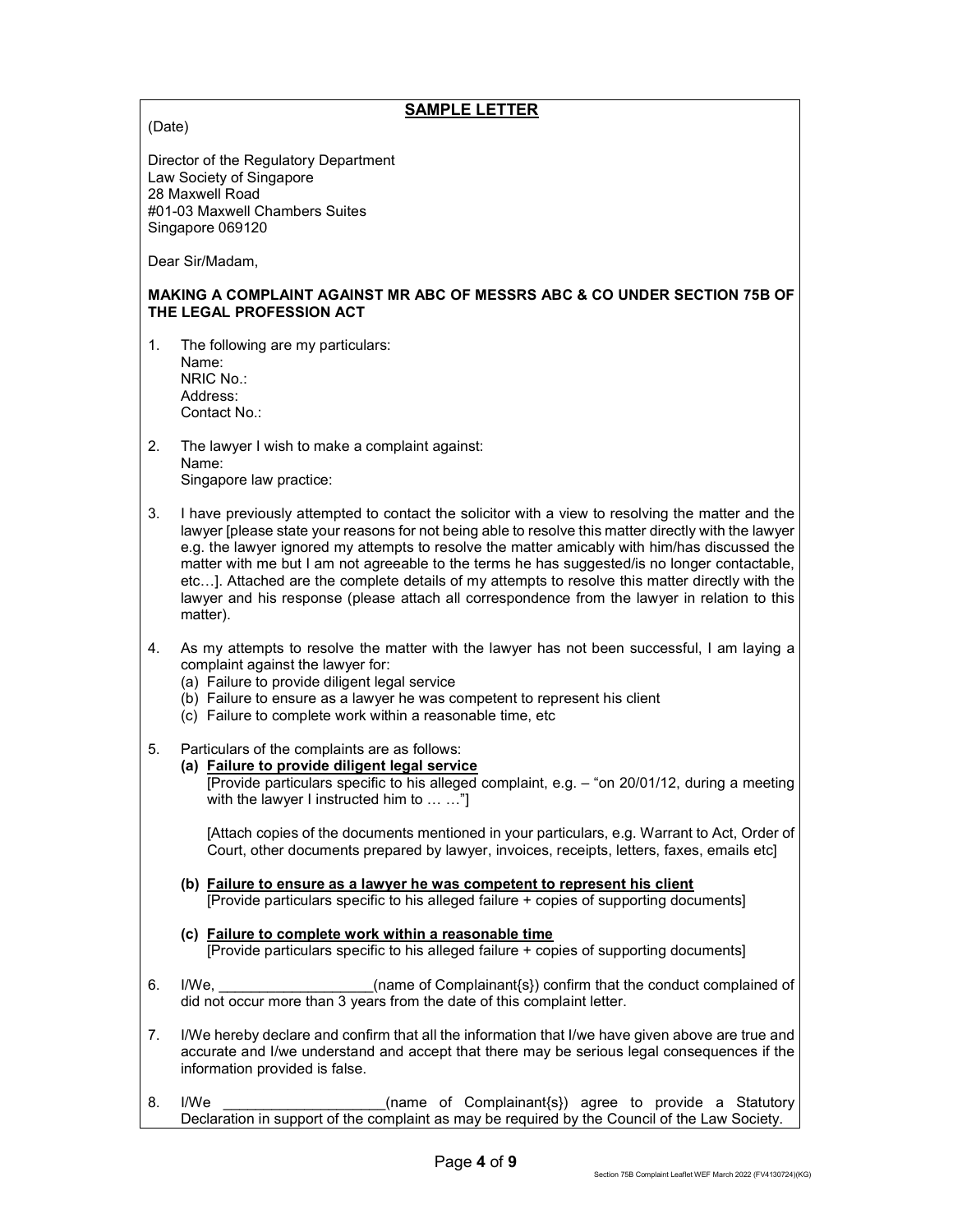#### Yours faithfully, Signature(s) [All complainants must sign the letter. Where the complaint is on behalf of a Company, LLP or MCST, a Letter of Authority must be furnished and the authorized Representative must sign the letter.]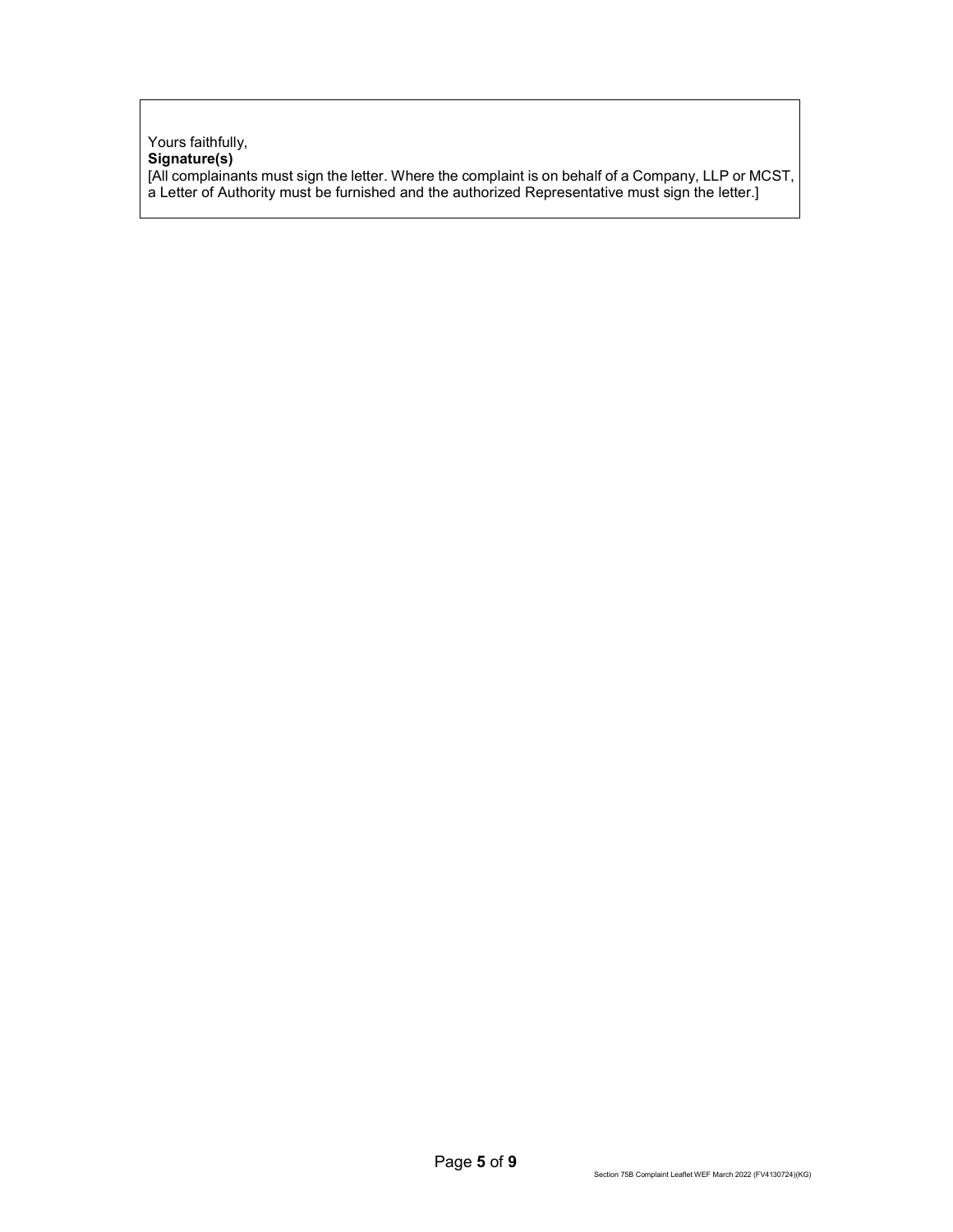(To be used for declarations by individual persons)

## STATUTORY DECLARATION UNDER THE OATHS AND DECLARATIONS ACT (CAP 211) in support of a complaint against an advocate and solicitor made under Section 75B of the Legal Profession Act (Cap 161)

sincerely declare as follows:-

- 1) all the statements made by me in my letter of complaint dated the ..... dav called "my Letter of Complaint") are true on every point material to the complaint and there are no other particulars or additional information relevant to my complaint;
- 2) the conduct complained of in my Letter of Complaint did not occur more than three (3) years prior to the date of my Letter of Complaint<sup>1</sup>;
- 3) I have/have not\* attempted to contact the solicitor complained of with a view to resolve the matter<sup>2</sup>;
- 4) to the best of my knowledge there has been no other complaint made to the Council of Law Society of Singapore by me or any other person related or connected with me which arises from the same set of facts and particulars detailed in my "my Letter of Complaint"; and
- 5) I have not commenced any other proceedings or sought any other remedy against the solicitor named in my letter of complaint which arise same set of facts and particulars detailed in my letter of complaint<sup>3</sup>.

I understand that any person who makes in a statutory declaration a statement which is false and which he knows or has reason to believe is false or does not believe to be true touching any point material to the object for which the statutory declaration is made or used, commits an offence under the Oaths and Declarations Act (Cap 211) for which upon conviction a person may be liable to be imprisoned for a term that may extend to 7 years and a fine.

\* Choose one only and delete the item which is inapplicable

 $\mathbf 1$ Schedule 2 of the Legal Profession Act (Cap161) Section 1(2): " The Council - (a) shall not take any of the directions pursuant to a complaint of the conduct of the solicitor, if the complaint is made to the Society after the expiration of a period of 3 years from the date of the conduct: and...

 $\overline{2}$ Schedule 2 of the Legal Profession Act (Cap161) Section 1(2) (3): " In determining in any case whether it is appropriate to take any of the directions, the Council may ........(c) where the client has attempted to contact the solicitor with a view to resolving a matter, have regard to whether the solicitor has responded to the client or attempted to resolve the matter."

Schedule 2 of the Legal Profession Act (Cap161) Section 1(2) (3): " In determining in any case whether it is appropriate to take any of the directions, the Council may ........(a) have regard to the existence of any remedy which it is reasonable to expect to be available to the client in civil proceedings;"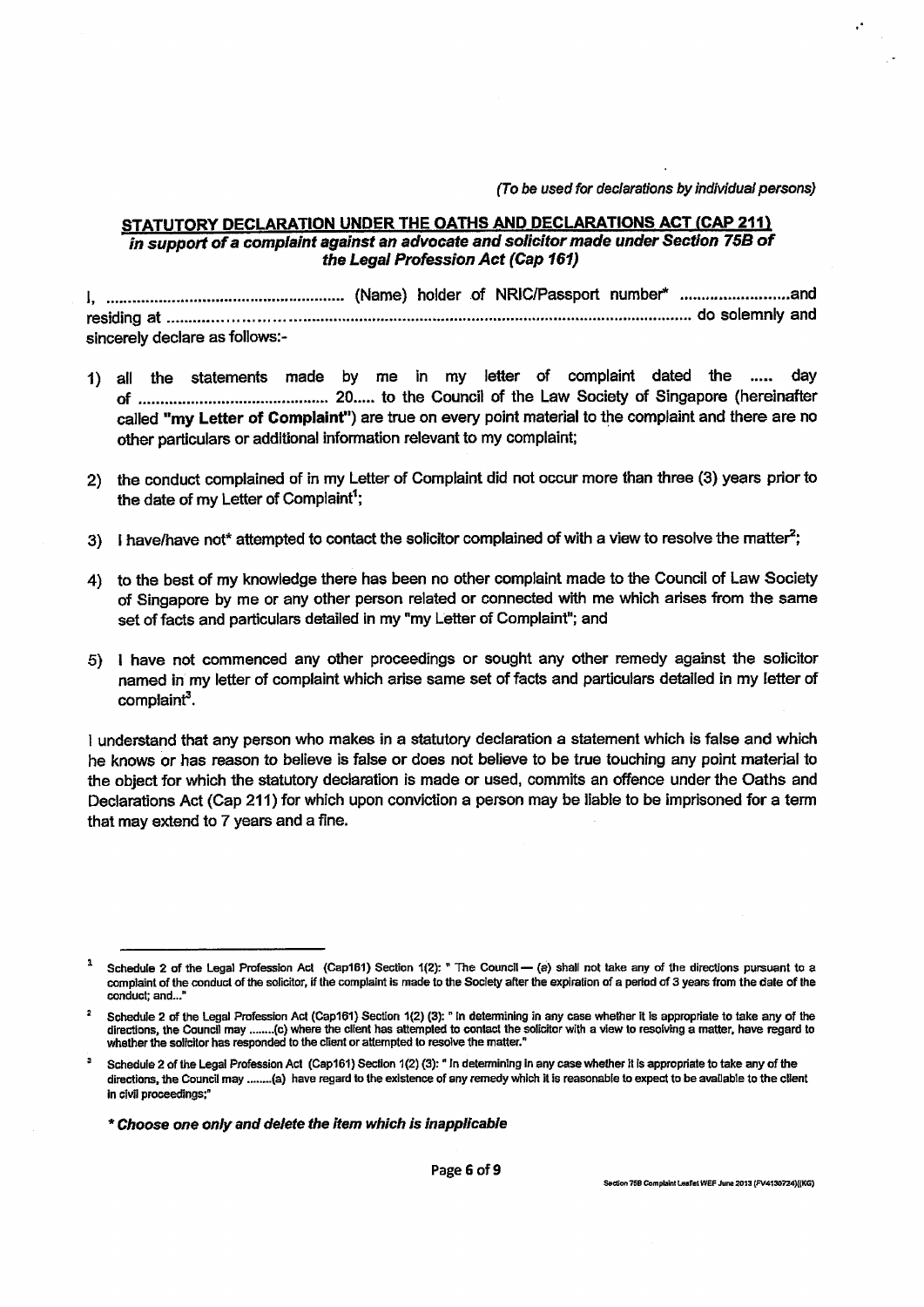(To be used for declarations by individual persons)

 $\frac{1}{2}$ 

## **AND**

 $\overline{\phantom{a}}$ 

I make this solemn declaration by virtue of the provisions of the Oaths and Declarations Act (Cap 211) and subject to the penalties provided by that Act for the making of false statements in statutory declarations, conscientiously believing the statements contained in this declaration to be true in every particular.

| Declared at    |    |             |
|----------------|----|-------------|
| By             |    |             |
| This day<br>оf | 20 | (signature) |

#### Before me,

## **Commissioner for Oaths/Notary Public**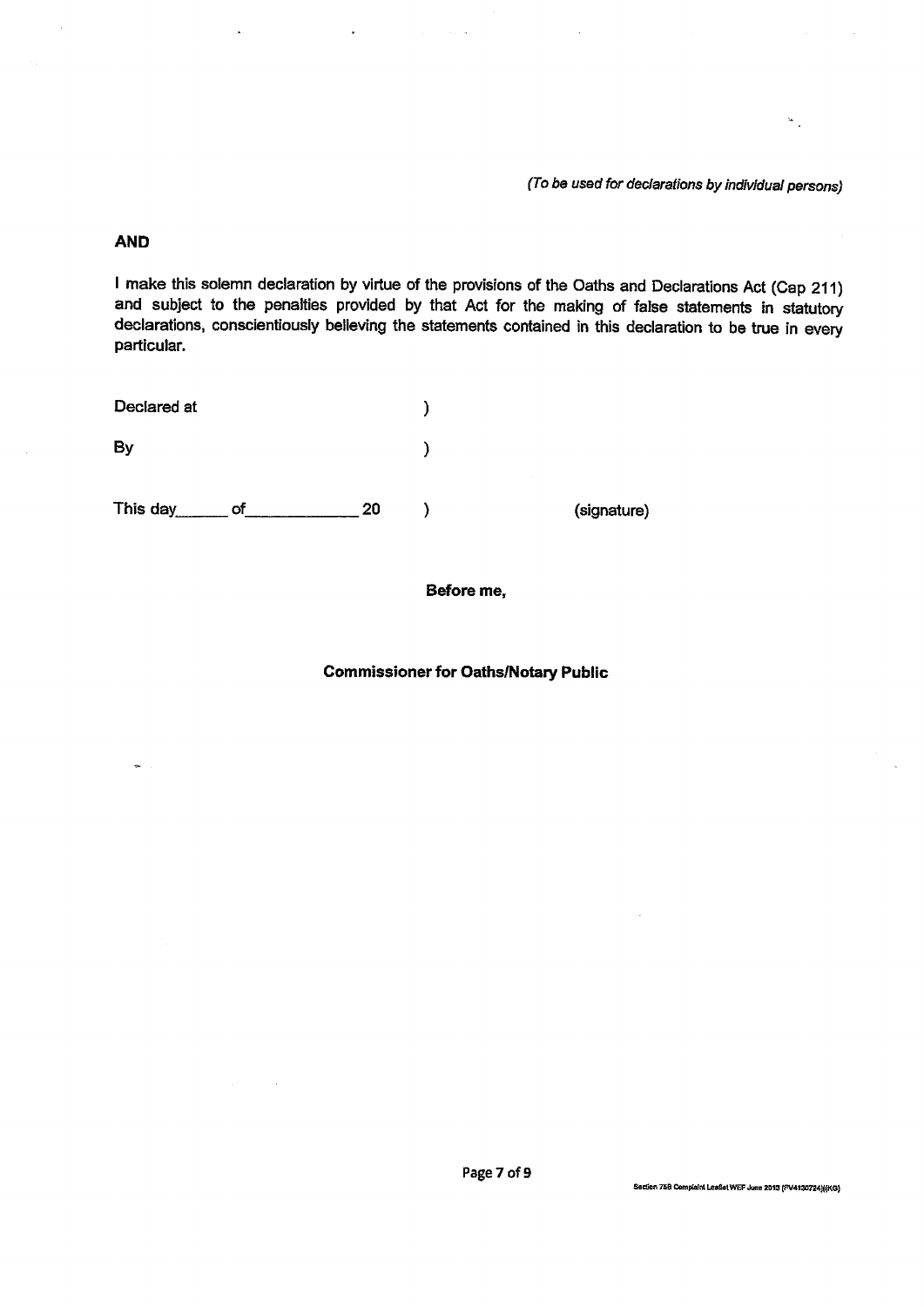(For use for declarations made on behalf of corporate bodies)

## STATUTORY DECLARATION UNDER THE OATHS AND DECLARATIONS ACT (CAP 211) in support of a complaint against an advocate and solicitor made under Section 75B of the Legal Profession Act (Cap 161)

sincerely declare as follows:-

- 1. I am duly authorized by (Principal) to make the complaint dated the day of  $20$ to the Council of the Law Society (hereinafter called "the Letter of Complaint");
- 2. the facts stated in the Letter of Complaint signed by me on behalf (Principal) are within my personal knowledge or derived from documents placed before me and are true on every point material to the complaint and there are no other particulars or additional information relevant to the complaint;
- 3. all the statements made by me in the Letter of Complaint are true on every point material to the complaint and there are no other particulars or additional information relevant to my complaint;
- 4. the conduct complained of in the Letter of Complaint did not occur more than three (3) years prior to the date of the Letter of Complaint<sup>1</sup>:
- 5. I have/have not\* attempted to contact the solicitor complained of with a view to resolve the matter<sup>2</sup>;
- 6. to the best of my knowledge there has been no other complaint made to the Council of Law Society of Singapore by me or any other person related or connected with me which arises from the same set of facts and particulars detailed in my "my Letter of Complaint"; and
- 7. I have not commenced any other proceedings or sought any other remedy against the solicitor named in my letter of complaint which arise same set of facts and particulars detailed in my letter of complaint<sup>3</sup>.

Schedule 2 of the Legal Profession Act (Cap161) Section 1(2): " The Council -- (a) shall not take any of the directions pursuant to a complaint of the conduct of the solicitor, if the complaint is made to the Society after the expiration of a period of 3 years from the date of the conduct; and..."

Schedule 2 of the Legal Profession Act (Cap161) Section 1(2) (3): " In determining in any case whether it is appropriate to take any of the directions, the Council may ........(c) where the client has attempted to contact the solicitor with a view to resolving a matter, have regard to whether the solicitor has responded to the client or attempted to resolve the matter."

Schedule 2 of the Legal Profession Act (Cap161) Section 1(2) (3): " In determining in any case whether it is appropriate to take any of the directions, the Council may ........(a) have regard to the existence of any remedy which it is reasonable to expect to be available to the client in civil proceedings;"

<sup>\*</sup> Choose one only and delete the item which is inapplicable